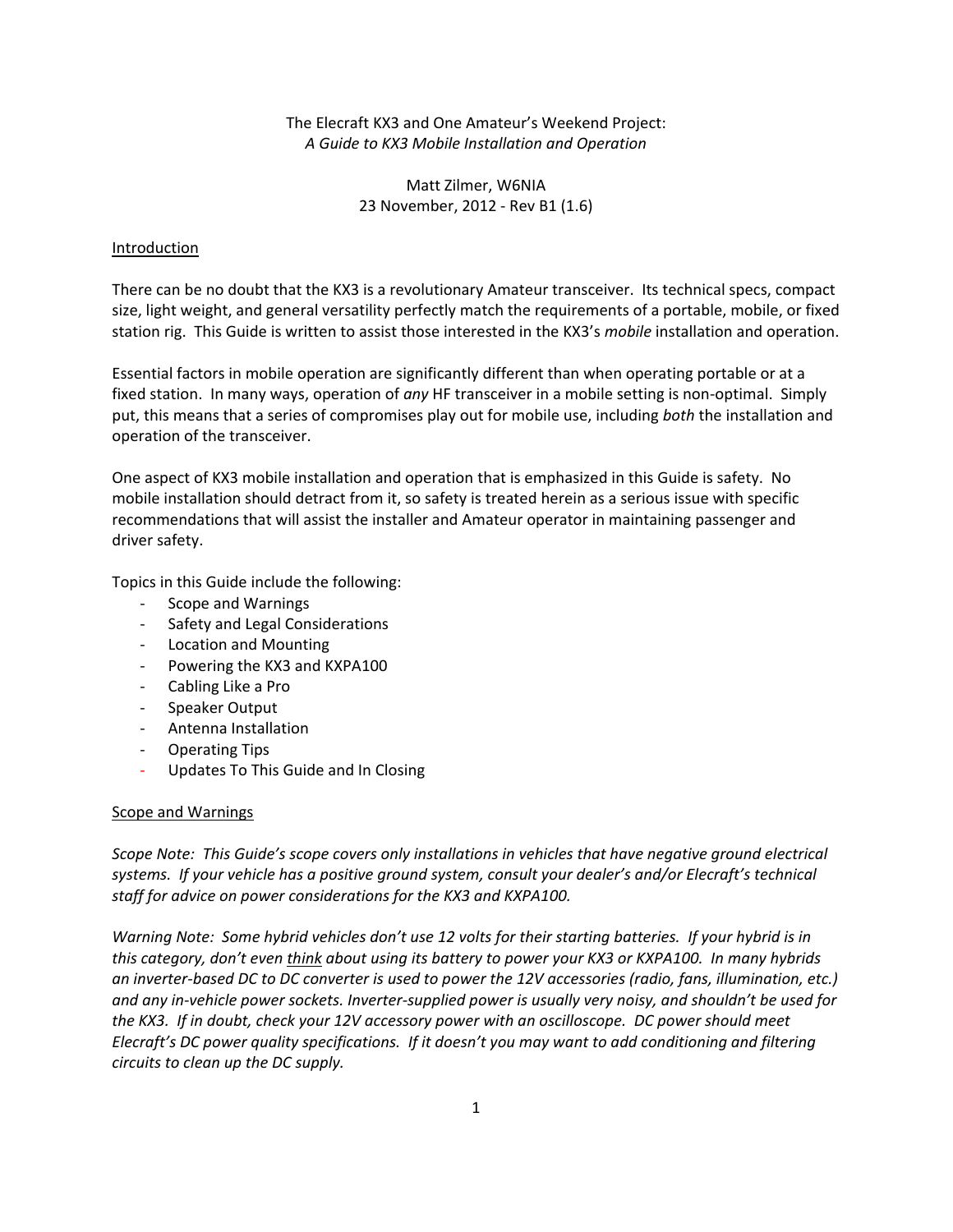### Safety and Legal Considerations

These are some important KX3 mobile safety and legal considerations:

- ‐ Road visibility
- ‐ Access to vehicle controls
- ‐ Minimizing driver distraction
- ‐ Intact vehicle safety features
- ‐ Security of mounted objects
- ‐ Electrical power
- ‐ Distracted driver laws

Maximizing road visibility seems like an obvious objective, doesn't it? But many Amateurs sacrifice visibility in favor of keeping their radio equipment in view and accessible. Others mount their rigs in locations that take attention away from what's going on in front of and around their vehicle while driving. However you choose to mount your KX3, it should not interrupt your forward visibility or cause you to take your eyes off the road. This Guide has some mounting suggestions in a later section.

Another goal probably also seems obvious: To be able to drive and control your vehicle normally. Direct visibility of all mirrors and backup camera displays is essential. Access to all vehicle controls used for driving should not be impeded or blocked in any way. For example, it's less critical to block airflow from an A/C vent rather than make it difficult or clumsy to signal a turn or apply the brakes. Your choice of the KX3's mounting location and orientation is crucial here.

A major preventable cause of distracted drivers is personal electronics. Smart phones, tablet computers, DVD players, TV receivers, etc. ‐ all are on the road now. Most of us have at least some of these on hand while we drive. Adding the KX3 in this type of situation could complicate it. If you're busy with the KX3 when driving, keep in mind that its controls are relatively complex compared to a car radio or CD player. Standard vehicle electronics aren't very complex to operate, but not so with some Amateur transceivers. As an example, compare the controls of a mobile VHF FM transceiver to those of a KX3. Of the two, the KX3 will demand much more of your attention to operate.

Your Number One Job when driving is Driving. If a passenger is distracting the driver, the driver should pull over. If a non‐essential device in the vehicle is doing the same thing, turn it off. A distracted driver has symptoms similar to one with impaired judgment: Lack of use of sensory inputs, and delayed reactions to those that *are* perceived. Don't let Amateur Radio turn you into a statistic, or into another ham with a sad story to tell others. Let the drive-while-texting folks become the statistics.

In aviation, we have a saying: "Aviate, Navigate, Communicate." First is highest priority. Last is lowest. You could retask that saying for your priorities when piloting a ground vehicle. Keep your priorities straight.

Seat belts and airbags are important vehicle safety features; they save lives. Don't mount your KX3 in a location that interferes with seat belts or proper airbag "deployment". The quotes are there for a reason. If you've never had an airbag deploy in front of you, you wouldn't believe how quickly the KX3 may become a projectile if it's in the way. Airbags move fast, and with explosive force. Anything blocking an airbag's path should be moved out of the way. If there's any doubt about your vehicle's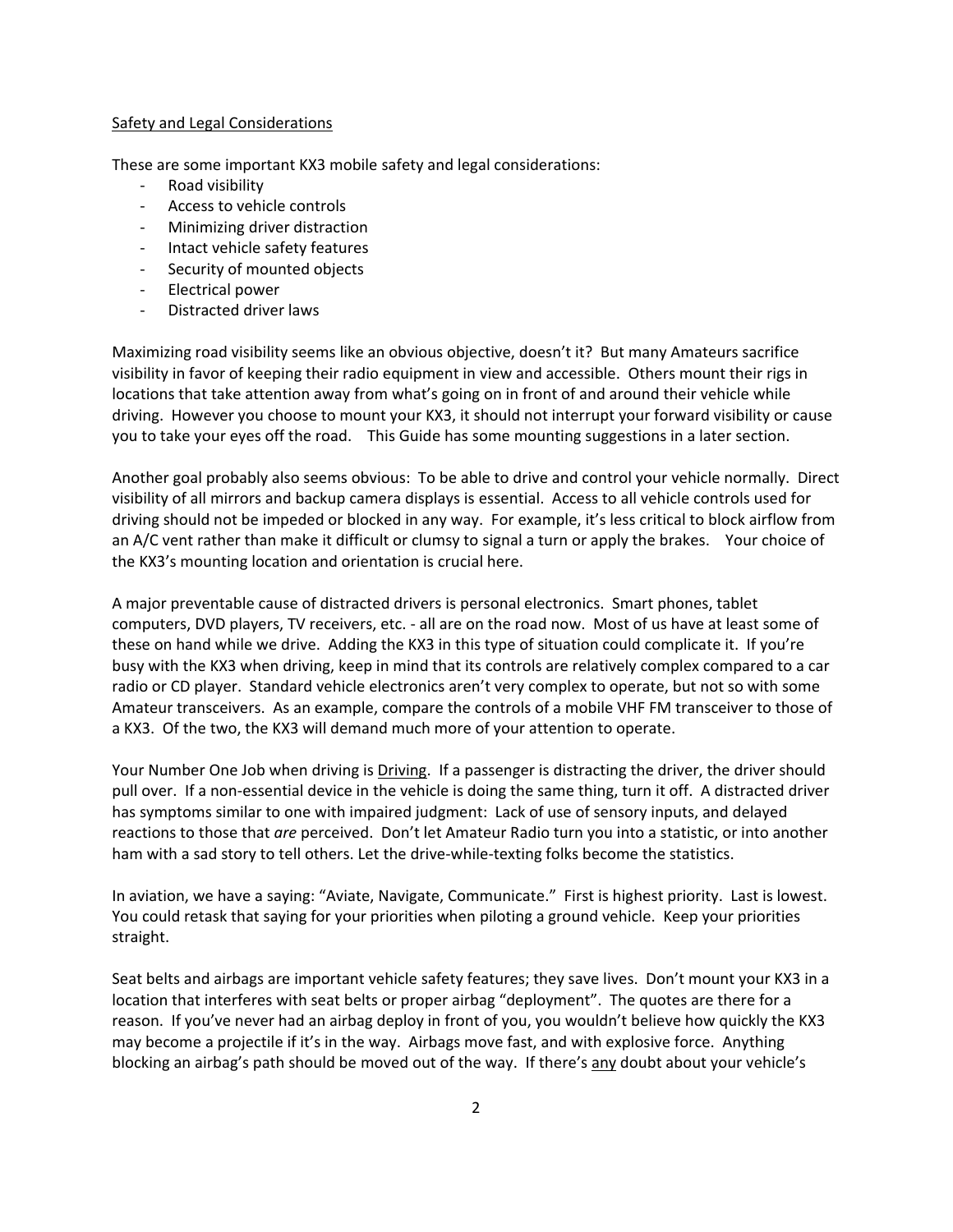airbag deployment paths, consult your dealer's technical staff. Airbag locations are marked with a prominent embossed label.

I mentioned "a projectile", above. In a vehicle moving at 65 MPH [105 KPH], a two pound KX3 on a ballistic trajectory can be deadly. Simply put, your KX3 should be securely mounted to a stationary surface in the vehicle interior. Seems like common sense, right? Common sense isn't all that common, unfortunately. There's more about mounting techniques in a subsequent section of this Guide.

One final safety factor: Electrical Power. Don't compromise on the quality, security, location, and especially protection of your DC supply cabling to the KX3. If you have an electrical fire while in motion because of a poor or temporary installation, it's too late to complain, "But it's only temporary!" Man, oh man ‐ talk about distractions while driving!

Distracted Driving Laws: Amateur Radio has come under some of the same fire that is hitting mobile cell phone users. It is true that many of the same hazards exist for both practices, but hams are more used to mobile operations than the general population. For some excellent legal and practical considerations, see the November, 2012 *QST* magazine, p 81 and 82. Such laws are a mixed bag. The states of California, Illinois, Washington, and Hawaii specifically exempt the Amateur population from the most onerous provisions of their distracted driver laws, however many of the state laws as‐written are ambiguous, and refer to "communications with electronic devices". Be aware of the law in your state! Most of these require the use of "hands‐free" devices.

Wireless hands-free accessories for mobile two-way are available, but the market is slim. This may be due to low consumer demand. The few Bluetooth hands‐free add‐ons for two‐way are marketed for law enforcement, and are pricey.

Vehicle, passenger, and driver safety is a big topic with a wide range of considerations. Make yourself aware of the factors in your own mobile installation that could become problems while you're at the wheel. Install and operate your KX3 accordingly. If you're planning a new car/SUV/truck/RV purchase and also would like a KX3 mobile installation in it, survey the interior, electrical system, cable runs and raceways, and vehicle construction before signing on the dotted line. You may want to discuss mounting and cabling arrangements with the dealer's technical staff beforehand.

## Location and Mounting

Ideally, mobile‐mounting your KX3 provides the following benefits:

- ‐ Accessible and directly visible controls and display with one‐handed operation;
- ‐ A minimum of cable clutter;
- ‐ Least possible amount of divided attention while driving most important!

The good news is that if the KX3 is near enough in front of you, using the controls one-handed shouldn't pose a big challenge, even while driving. Hints are:

- Make sure the KX3 is mounted to one side of the steering wheel. This avoids a cross-handing problem. It is best if the KX3 front panel controls are within an easy reach, or maybe right at your fingertips;
- ‐ It's a great idea if you get 100% used to the KX3's controls before ever using the rig while you're driving. It's a case of, "DO try this at home."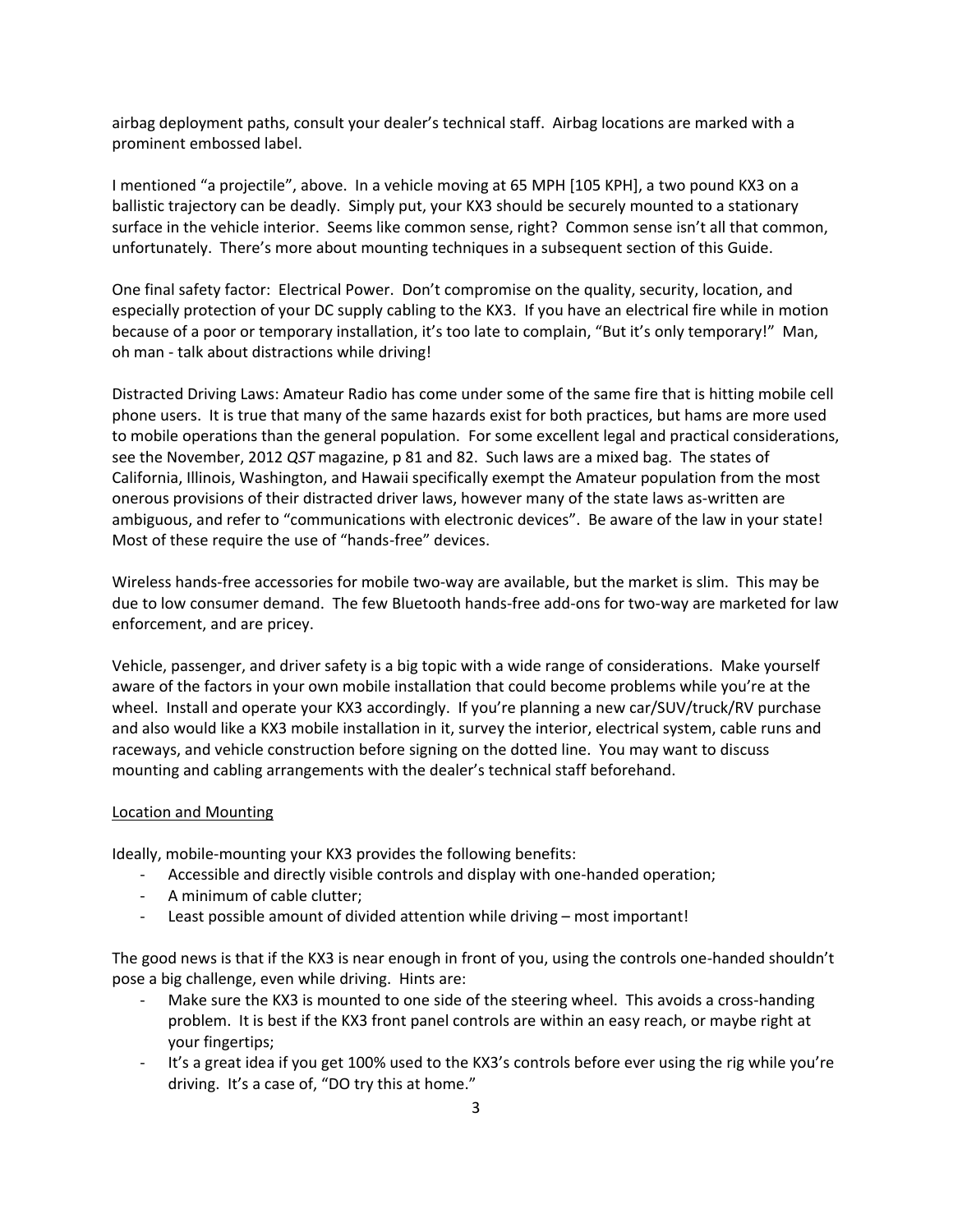With the KX3, we're fortunate to have the I/O connectors on the left panel. For left hand-drive vehicles at least, most of the cabling can be routed over the edge of the dashboard, or behind the instrument panel. The BNC and SMA connectors can be right‐angled to the rear of the KX3, keeping the antenna cables out of the way. Don't leave cables scattered on your dashboard because they can be a distraction. Having cables drop off and get wound around your hands or feet makes this much worse. There is more on cabling below.

Several types of vehicle mount that work with the KX3 are readily available. You can always roll your own if needed, but the easiest and usually best course is to use a manufactured mount from one of the following categories:

- ‐ **Hard mounting.** This is the case where you'd have to develop your own mount or adapt one that exists. A good source for hard mounts is National Products, with RAM Mount as their brand name: (http://www.rammount.com/Products/VehicleMounts/tabid/4077/Default.aspx#/). The downside to a hard mount is that you'll need to drill holes for the mount base. The upside: Hard mounting is the most physically secure type, with a lot of safety margin.
- ‐ **Dashboard seam mount.** This type of mount is meant for crowded small vehicle interiors. One manufacturer is ProClip (http://www.proclipusa.com/). The mount base is inserted between seams in panel or dashboard, or around dashboard seams (spanning two seams, or between the two edges of a panel component). I've seen these support loads up to five pounds, including ruggedized laptops for field service, though two mounts are needed for this type of load. Almost all the different ProClip mount bases come out to an AMPS hole pattern. Figure 1, on the next page, shows this type of mount with RAM cradle. described below. A KX3 is shown in the cradle. At least in this installation, the mount is very secure and KX3 "wobble" is minimal.
- ‐ **Vacuum mount.** An example is a family of products manufactured by Seasucker of Florida (http://www.seasucker.com/shop/seasuckerram‐x‐mount‐phonegps‐holder/). They're for use in marine environments to secure heavy loads to bulkheads and acrylic surfaces. An example is shown in Figure 2. Seasuckers are available in 4‐1/2‐and 6‐inch vacuum diaphragm diameters. The 4‐1/2‐inch unit is adequate when used with the KX3 on auto glass, and is rated at 120 pounds for either axial or radial load. Vacuum mounts do not generally work well on curved surfaces, but a side window or windshield should be okay. This type of mount requires an occasional push of the plunger to maintain its seal on auto glass. "Occasional" means about once a week. There is an indicator showing the vacuum level and if it's getting too low. In the author's opinion, the Seasucker is probably one of the two best no‐holes mobile mount bases available.
- ‐ **Suction mount.** There are a lot of these available, for use with device types from iPods to navigation units. You would probably want a suction mount with a 3-inch or larger suction cup to secure the KX3 against windshield or side‐window glass, or on the dashboard. Most come with an adhesive disc that allows a solid mount point on any surface. Arkon is one manufacturer: http://www.arkon.com/. There are many others. Any suction mount you use should be rated at five times the KX3's featherweight of 2 pounds. Suction mounts don't perform as well as vacuum mounts, and may lose their grip – dropping the KX3 in your lap when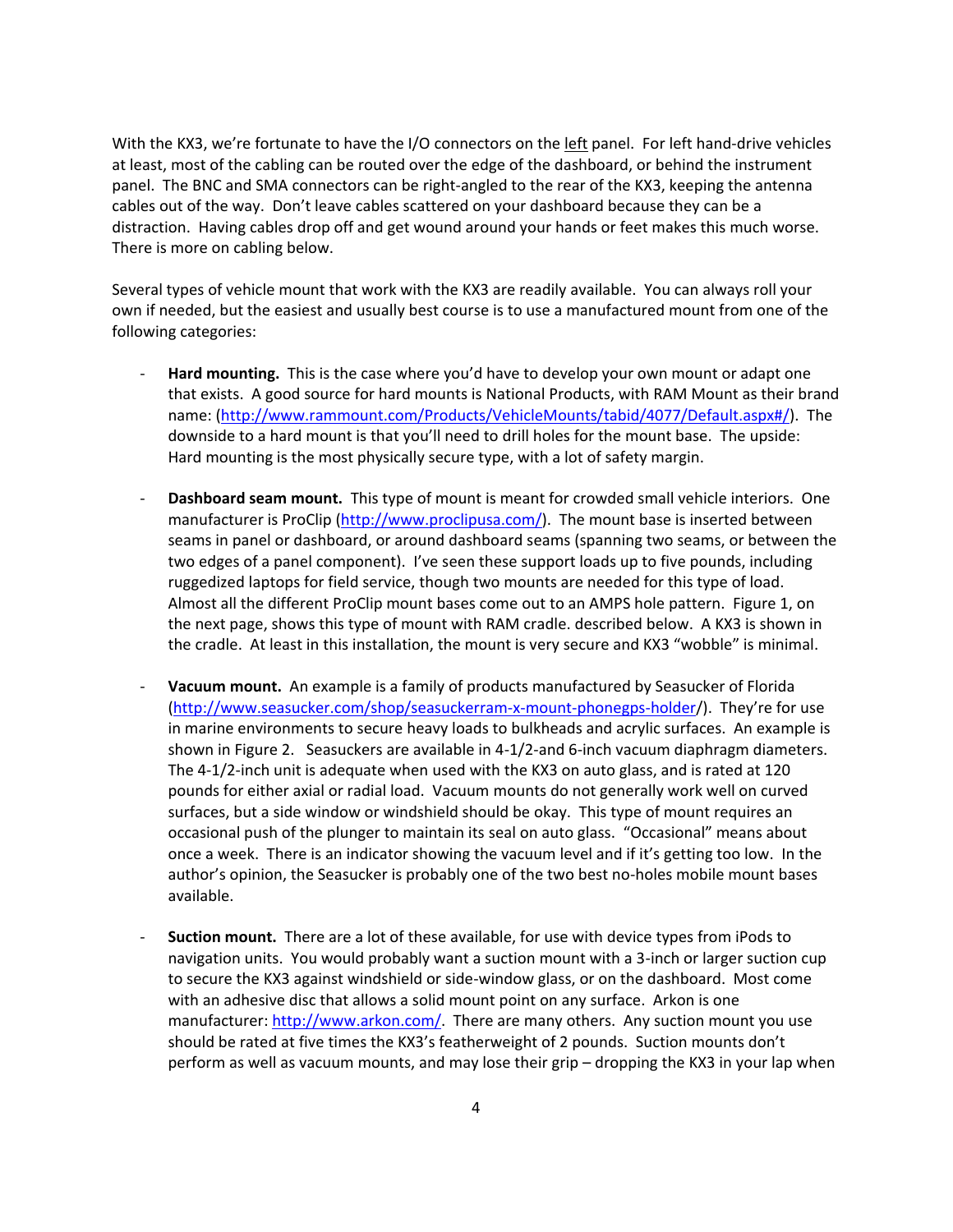it's least convenient. Suction mounts should be reseated several times a month to maintain retention. They only last about a year, so keep that in mind.

‐ **Air vent mount.** Most of these are designed for use with *very* lightweight devices like smart phones and media players. They're available at electronics retailers such as Best Buy. One manufacturer is Bracketton. Vent mounts may sag and most will need periodic adjustment. This alternative is not recommended, but may be the only choice for some mobile users with limited space. Don't count on air vent mounts lasting very long: They have too many moving parts, most of them are too fragile for a lot of mount / dismount cycles, and they're not rated for the KX3's weight.



Figure 1. ProClip dashboard mount in a 2012 Honda Civic supporting a RAM double-arm clamp from an AMPS 1" ball adapter. The cradle retaining the KX3 is the same unit as shown in Figure 2 (also made by National Products – tradename: RAM).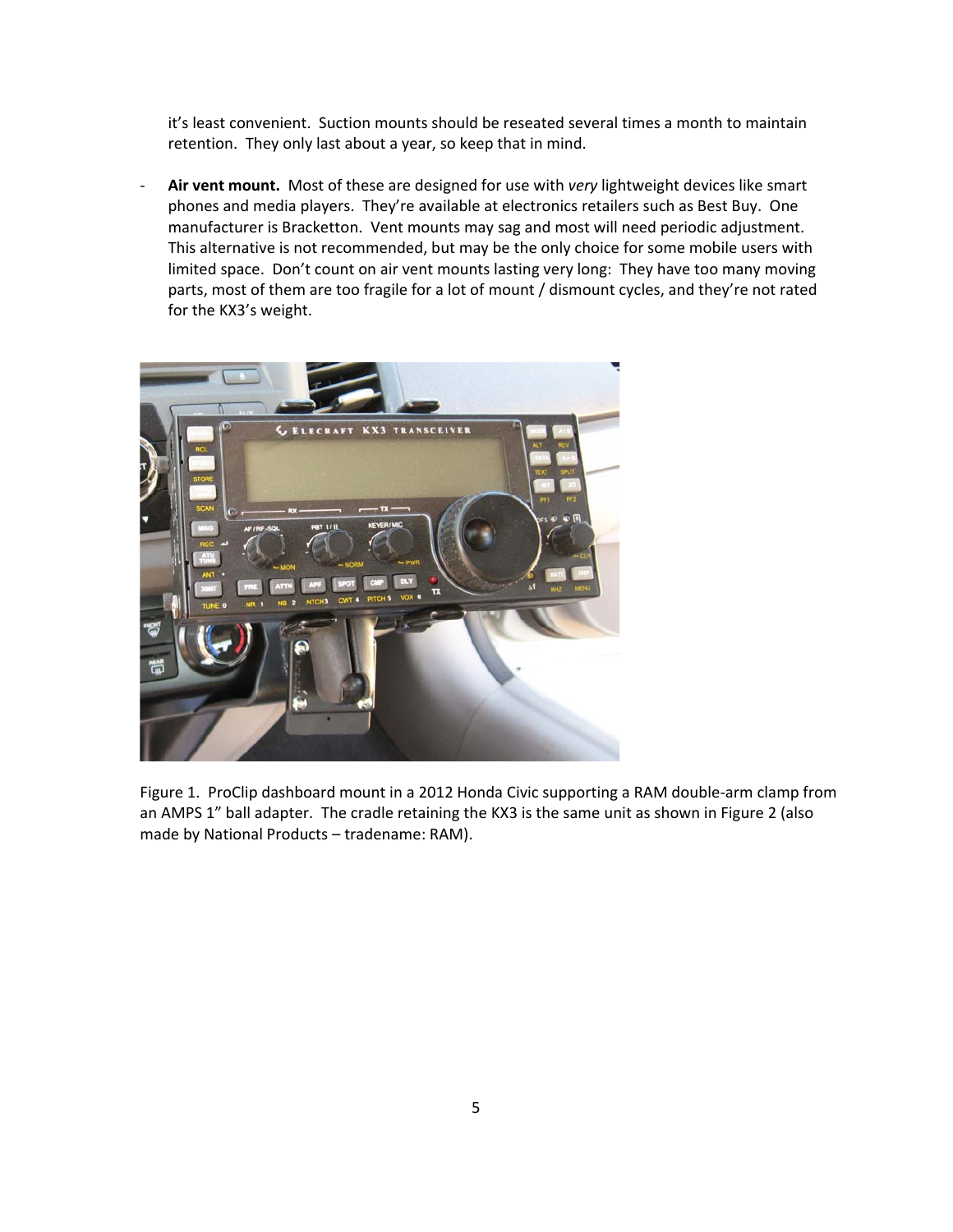The Seasucker 6018 with a mounted KX3 is shown in Figure 2, below. Using the 4‐1/2" vacuum mount, the KX3 is secured to the driver side window of a 2012 Honda Civic. Also note the cable dress and clearance to the curtain airbag's deployment path (driver's side post in background).



Figure 2. Seasucker 6018 vacuum mount with a KX3 in a Honda Civic. Note the use of the Elecraft KX3‐ PCKT cable set on the left. The right angle arrangement keeps cable layout tidy and out of the way. Below the audio cables (left side), a retaining clip is used to keep the bundle together.

## Powering the KX3 and KXPA100

Vehicle accessory power systems are notorious for conductive emissions, and they may come in many forms – both transient and steady state:

- ‐ Load dump surges
- ‐ Engine starting transients
- ‐ Inverter noise (hybrids, especially)
- ‐ Poor line isolation (fan motors, relays, and solenoids)
- ‐ Transients due to accessories being switched on and off (a/c compressors and electric fuel pumps are two examples)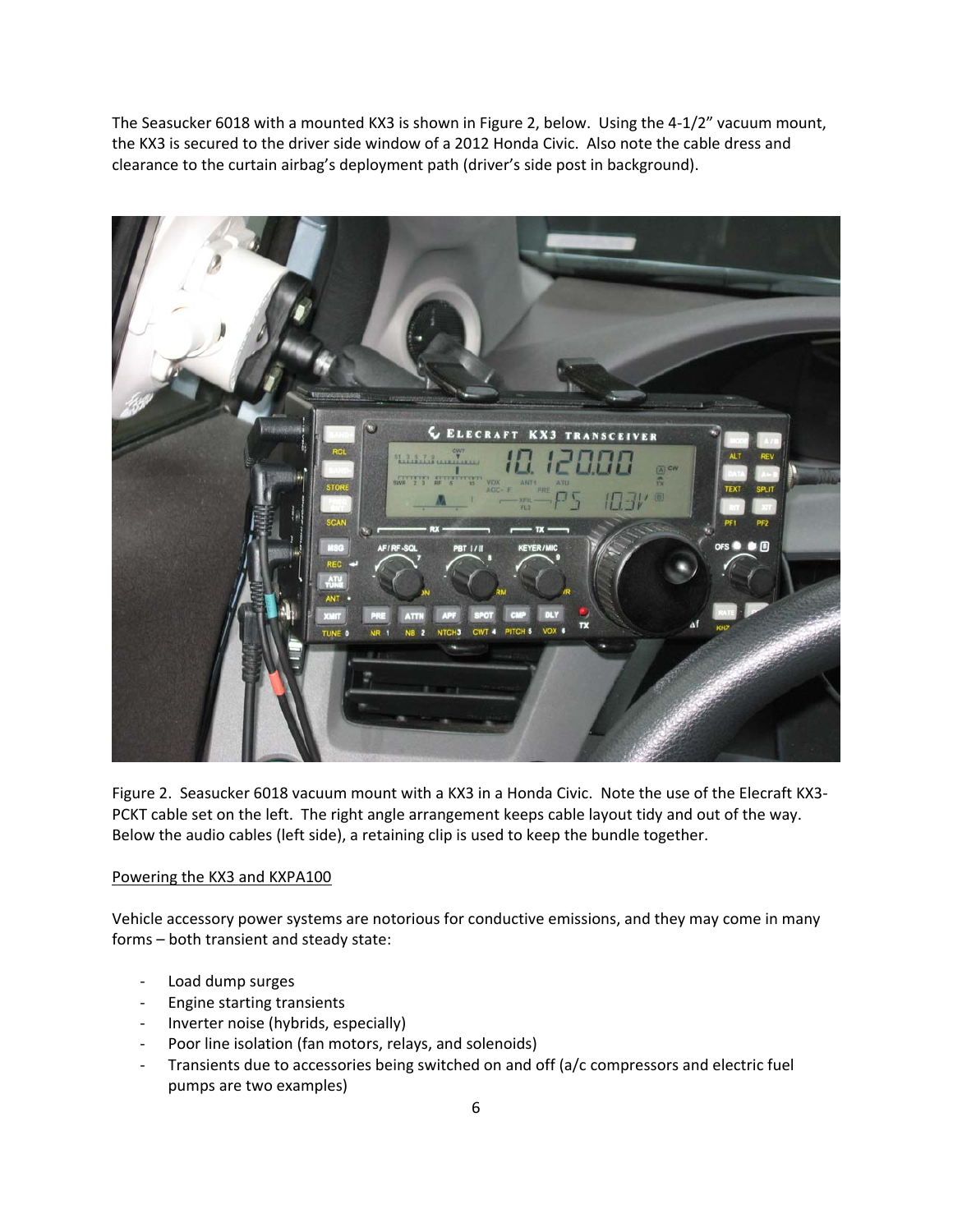The very best source of power in a typical vehicle is a secondary battery. Note that I didn't write this as "the engine start battery". Your engine start battery will work too if it's 12V, or you could tap into an unused branch circuit at the fuse block. Least desirable as a power source is the vehicle's accessory electrical system.

A secondary battery that's well‐isolated from the vehicle's engine‐start system will work best for the KX3. There are a number of isolators made for 12VDC systems, and these are used to connect the secondary battery to the vehicle's DC system only for charging, as needed. Some isolators also supply transient suppression and filtering, and over‐current protection. In general, this will eliminate or suppress conducted emissions from the primary accessory power system. See http://www.powerstream.com/battery-isolator-solid-state.htm for an example of an isolator.

In practice, not everyone can fit in a second storage battery to use for the KX3. Small cars in particular have little space for extras like this. You might be able to fit a small battery under a seat or in the trunk, but take care to protect its terminals from being shorted, and it should be securely mounted. Most of us would probably choose to use the vehicle's engine start battery as the primary KX3 power source. This approach is generally the best compromise for power quality, cost, and convenience. The KX3 power distribution and conversion example in this Guide uses the engine start battery as the source.

The KX3 was designed to operate from clean DC power – batteries – and is *not* immune to automotive DC power supply impurities (I call this "gudge"). If any DC line noise is present at audio frequencies, it will be readily audible in the KX3's speaker and PHONES output. (The microphone amplifier circuits are not as susceptible to line noise.) One way to mitigate a DC source with audio frequency noise is to use the KX3's RX SHFT function to move amplification away from the audio frequencies, up to 8 KHz. This works amazingly well. But it's even better if you remove the DC line noise entirely, or lessen it substantially.

Power distribution to the KX3 and the KXPA100 may be routed via an automotive relay with instrument panel control via a switch. Shown in the wiring diagram, Figure 3, this separate switching allows the operator to avoid damaging engine start transients at the KX3. The switch and relay can be purchased from your local auto parts dealer. See Figure 5 for a photo of the interior penal switch in a Honda Civic. Figure 5 shows the relay enclosure, mounted in the Civic's trunk.

*Caution: DO NOT use panel switches like the one shown to directly switch loads such as the KX3 or KXPA100. Switches of this type are designed for the amount of current a relay coil needs to energize, 0.5A or less. Let the relay do the heavy lifting; it only costs a couple of dollars.* 

Figure 3, below, shows a wiring diagram for a KX3 and a KXPA100 installation – both powered from the vehicle's engine start battery. This design uses a relay to isolate the KX3 / KXPA100 branch circuit.

Figure 4 is a schematic diagram of the relay and power interconnect circuits. The diode is used to protect the contacts on the panel switch shown in Figure 4 from back EMF when the relay coil is de‐ energized.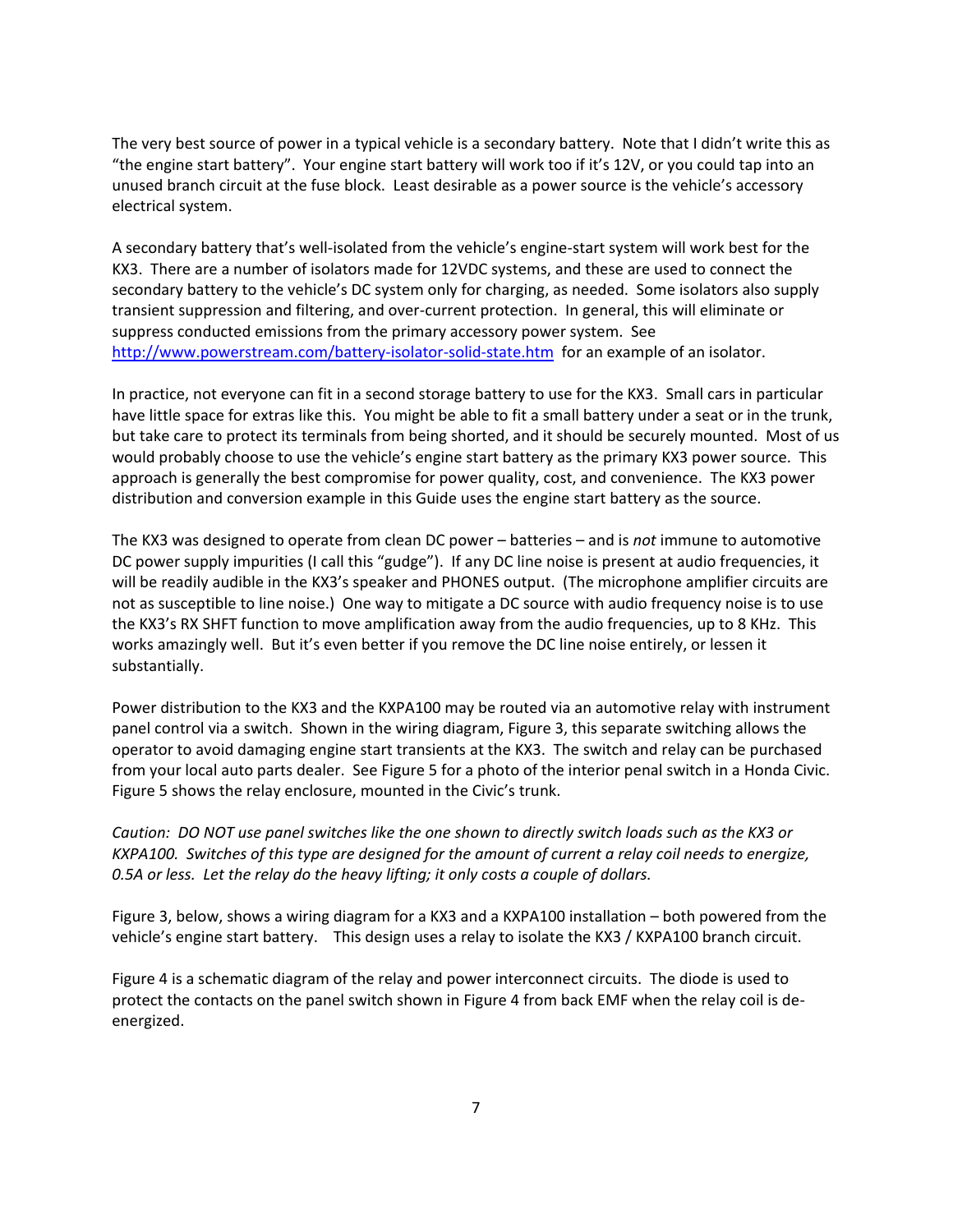

Figure 3. Wiring Diagram: Example of KX3 and KXPA100 power and antenna cabling.



Figure 4. Relay and interconnection schematic.

In Figure 2, take a close look at the KX3's DC power input. The DC to DC converter shown eliminates whatever power impurities remain at this end of the interior DC branch circuit. Being a boost-buck regulator, the converter can accept a wide range of input voltages and produces a steady 13.8VDC (adjustable). The converter used in this example installation is made by QSKJ (model QS‐1212CCBA‐ 80W). In addition to cleaning up the DC, the converter reduces voltage sag from the smaller gauge interior wiring. In order to prevent the converter from introducing its own emissions, a Laird LFB174095 ferrite core was used with 3 turns of the KX3's stock cable. This killed all converter emissions. See http://ca.picclick.com/DC‐DC‐Converter‐QS‐1212CCBA‐80W‐Power‐Supply‐251036051706.html.

## Cabling Like A Pro

If you take time to plan your cabling carefully, power and antenna cables will be visible only at the KX3, under the hood [bonnet] when it's up, or in the trunk [boot]. The idea is to keep your car or truck interior looking uncluttered. If you don't care about cable placement you may ignore this section. Some people are neat freaks, others aren't.

There are numerous useful tricks in performing a pro installation. We can learn a lot from mobile audio installers on this, taking advantage of the fact that there is a general trend to install monster audio gear. Many vehicle audio systems involve placing a high‐power amplifier in the trunk, with a head‐end unit in the cab, and heavy power and speaker cabling in between. That same placement concept can be used for the KX3 and KXPA100.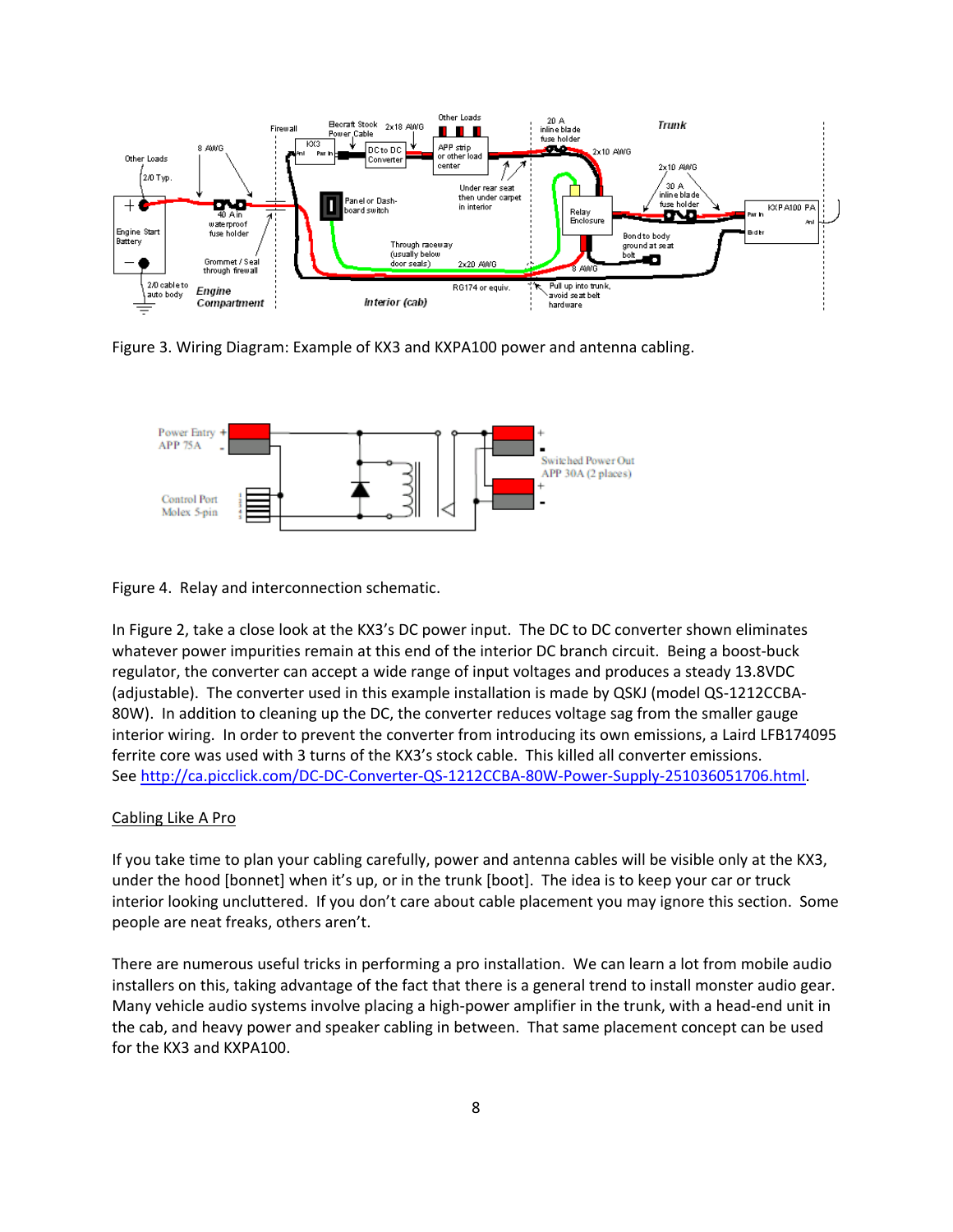# *Note: Although the KXPA100 is not yet available from Elecraft, as of July, 2012, the design team confirmed it will use the 30A Anderson Power Pole connector, so design accordingly.*

When exiting your power cable from the engine compartment, first locate a suitable punch-out grommet or seal. Most of these are circular, and vehicle manufacturers leave a few spares for aftermarket equipment installations. Locations and sizes of these entry grommets vary by vehicle. Your dealer's technical staff may be able to assist you in finding an appropriate power entry point. Be sure and replace the grommet when done (yes, with a hole cut for the cable).

Using existing interior cable raceways is recommended. To access these, you'll usually need to remove interior panels. Most raceways are located under the doors, and there is normally enough space left to lay in your power, antenna, and any control cabling. Use caution when removing panels and don't lose any of the retainer hardware. You'll need it when replacing the panels.

When it comes to your vehicle's trunk, consider laying in and securing all cables under the liner. Not all trunks have these, but most do. Since the trunk's main purpose is for stowage, you probably want to protect the cables from getting beat up by whatever you toss in there. Use cable ties liberally, especially when suspending wiring and cables from an understructure or near vertical mounting locations.

Here are a few hints that apply whether you install your KX3 cabling or have someone do it for you:

- Use the correct wire gauge (see Table 1 below) and terminations;
- ‐ Make room for fuse holders at the source end of each power cable run;
	- o Blade‐style fuses and fuse holders are readily available at auto parts stores and mobile audio dealers;
	- o Fuses located under the hood should be housed in waterproof fuse holders;
	- o All fuses, of any type, should be DC‐rated.
- ‐ Try to route engine compartment cabling so it can be cable‐tied to the wiring harness [loom];
- ‐ Where possible, use existing cable raceways;
- ‐ Avoid radical bends in cables and "crimp points" where the cable jacket can get mashed, mangled, squeezed, ruptured or exposed to similar indignities;
- ‐ Allow adequate service loops at cable ends;

*Auto Electronics 101: Every circuit that branches from a source should be protected for over‐current.*  At a minimum, you should protect your radio branch circuit with a fuse at the battery. Figures 6, 7, and 8 illustrate over‐current protection at multiple locations:

- ‐ Battery: 40A inline cartridge fuse in waterproof holder (Motorola p/n 9C84277B02);
- ‐ Two branches from relay: 30A blade fuses in water resistant holders;
- ‐ West Mountain APP Power Strip: five branches, each protected by a blade fuse.

Wire gauge is an important factor because it determines the loaded terminal voltage at the KX3 and/or KXPA100. Some typical power cable runs are shown in Table 1, below. The goal is to maintain 13.0VDC or higher at the load when the engine is running. Voltages may vary lower than shown when the engine is idle or off, so bigger is better. Use high quality *copper‐core* power cabling, not monster speaker zip cord.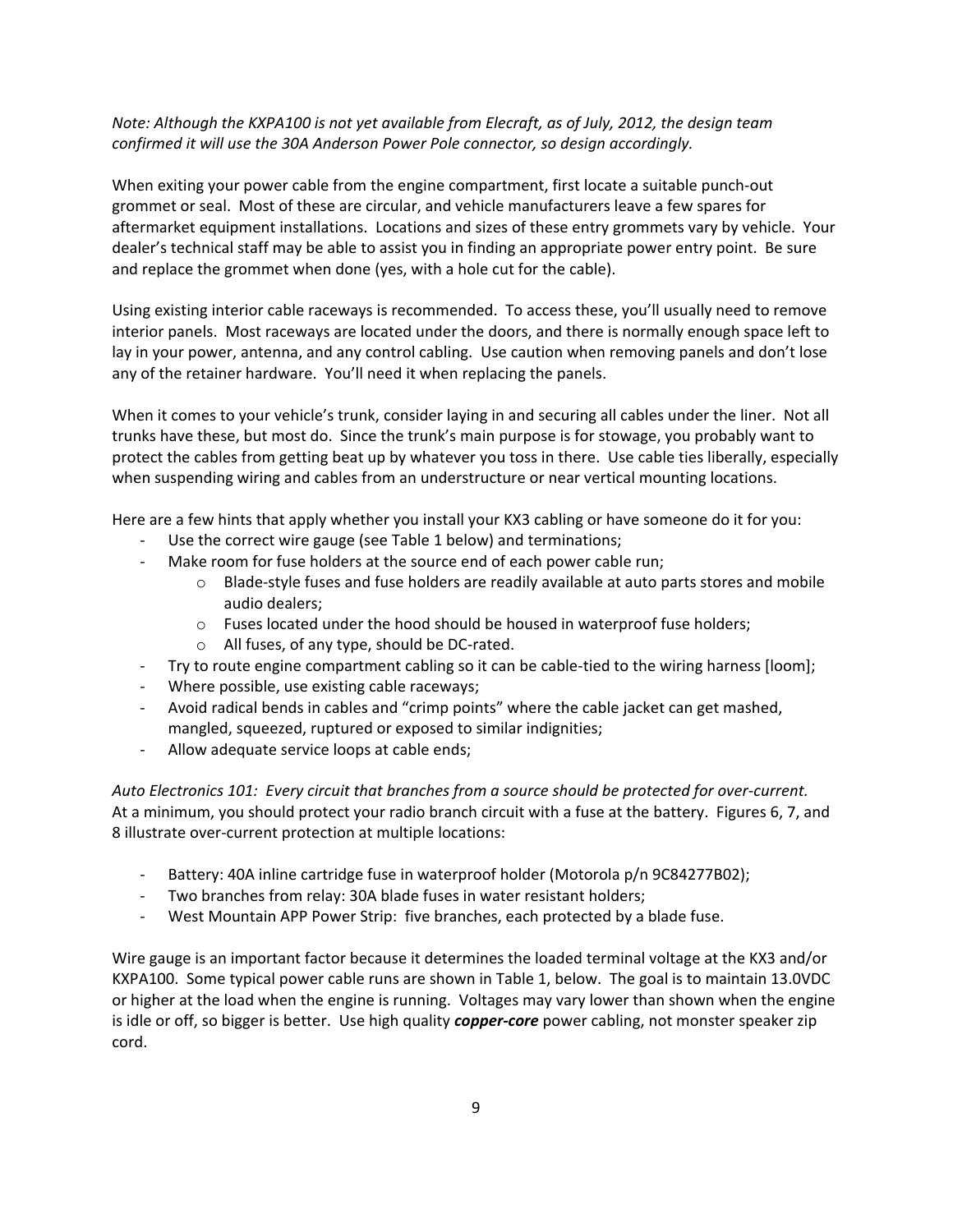| AWG | $\Omega$ / kft (km) | L in ft $(m)$ | Current | Load Volts | Use Case or Example                |
|-----|---------------------|---------------|---------|------------|------------------------------------|
| 14  | 2.58(8.51)          | 6(2)          | 2Α      | 13.7       | KX3-only in small car              |
| 12  | 1.62(5.34)          | 10(3.3)       | 2A      | 13.7       | KX3-only in pickup truck           |
| 10  | 1.02(3.37)          | 15(4.9)       | 25A     | 13.0       | KX3 in cab with KXPA100 under seat |
| 8   | 0.64(2.11)          | 25(8.3)       | 25A     | 13.0       | KX3 in cab with KXPA100 in trunk   |

Table 1. Practical wire gauges and lengths for the KX3 and KXPA100 in a mobile setting. DC resistances shown are at 77 deg F, 25 deg C. Source voltage used is 13.8VDC.

For normally constructed, negative ground vehicles (Unibody), only the positive lead is needed for power. The vehicle body can and should be used, where possible, as the return or ground. Running a separate return is generally not necessary and saves money as well. Seat-mount bolts make good ground bonds and they're accessible. You can use them as grounds near the loads.

When you perform your own voltage drop calculations, be sure and include the contact resistance of all connectors in the series circuit to the load. The table above assumes APP connectors as shown in the photos.



Figure 5. 40A branch circuit switch on the Civic's instrument panel. There were two "dummies" in this panel, so I removed the rightmost one and filled its slot with a Honda standard panel switch replacement. The KX3 and mount aren't seen, but they are located directly above this panel. The microphone cable is shown hanging at the left.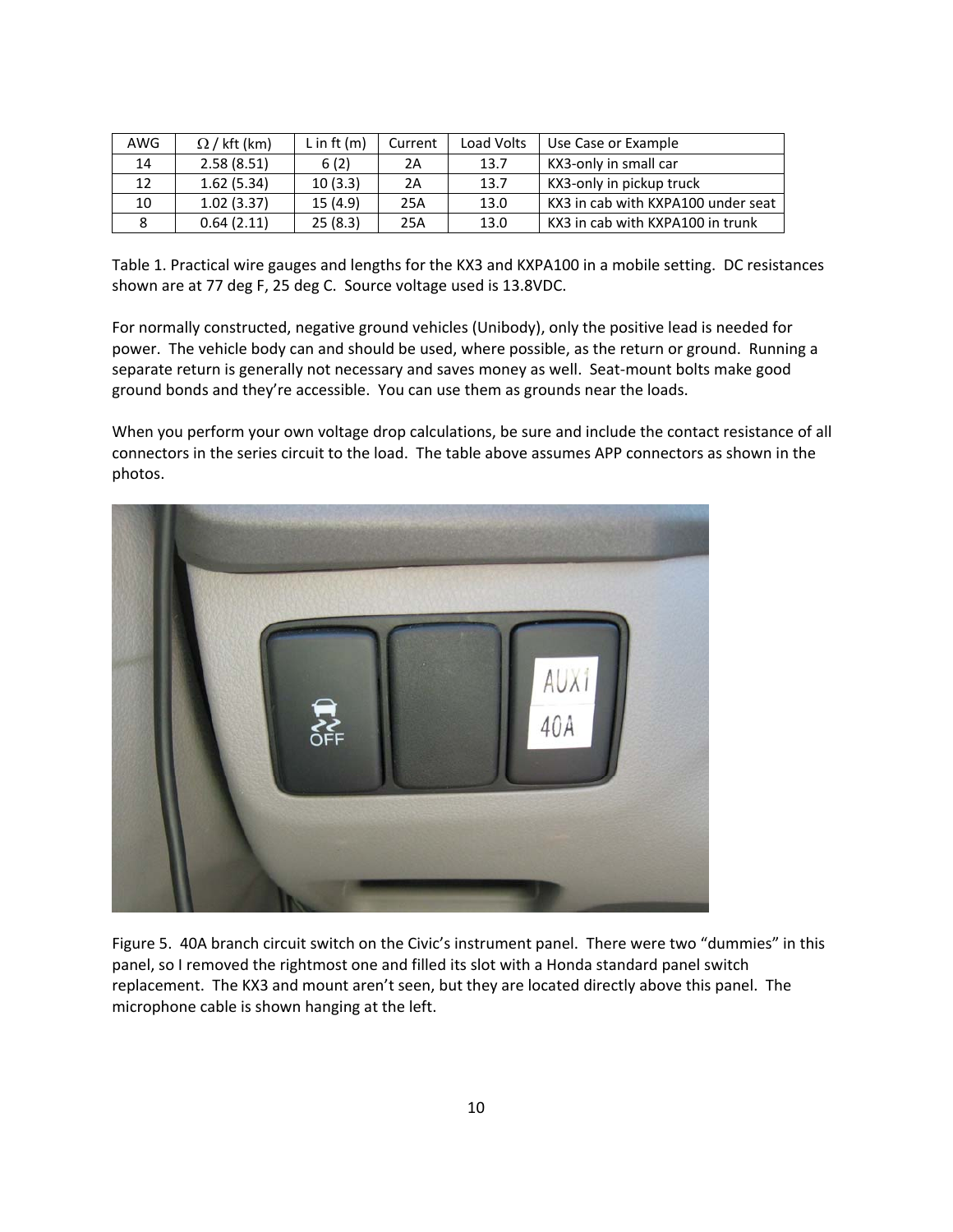

Figure 6. Trunk‐mounted relay enclosure and cabling. The 8 AWG battery power feed enters the enclosure via the APP pair on the left. Behind it is the control input wiring from the panel switch shown in Figure 5. The 10 AWG power cable exiting to the right is protected by a 30A inline blade fuse. It's routed under the rear seat and carpet to the in‐cab West Mountain 5x APP strip shown in Figure 6 on the next page. The enclosure and all cable ties are secured to the rear deck's metal understructure. Note the hard‐point ground at the right – used to provide a solid ground for the antenna.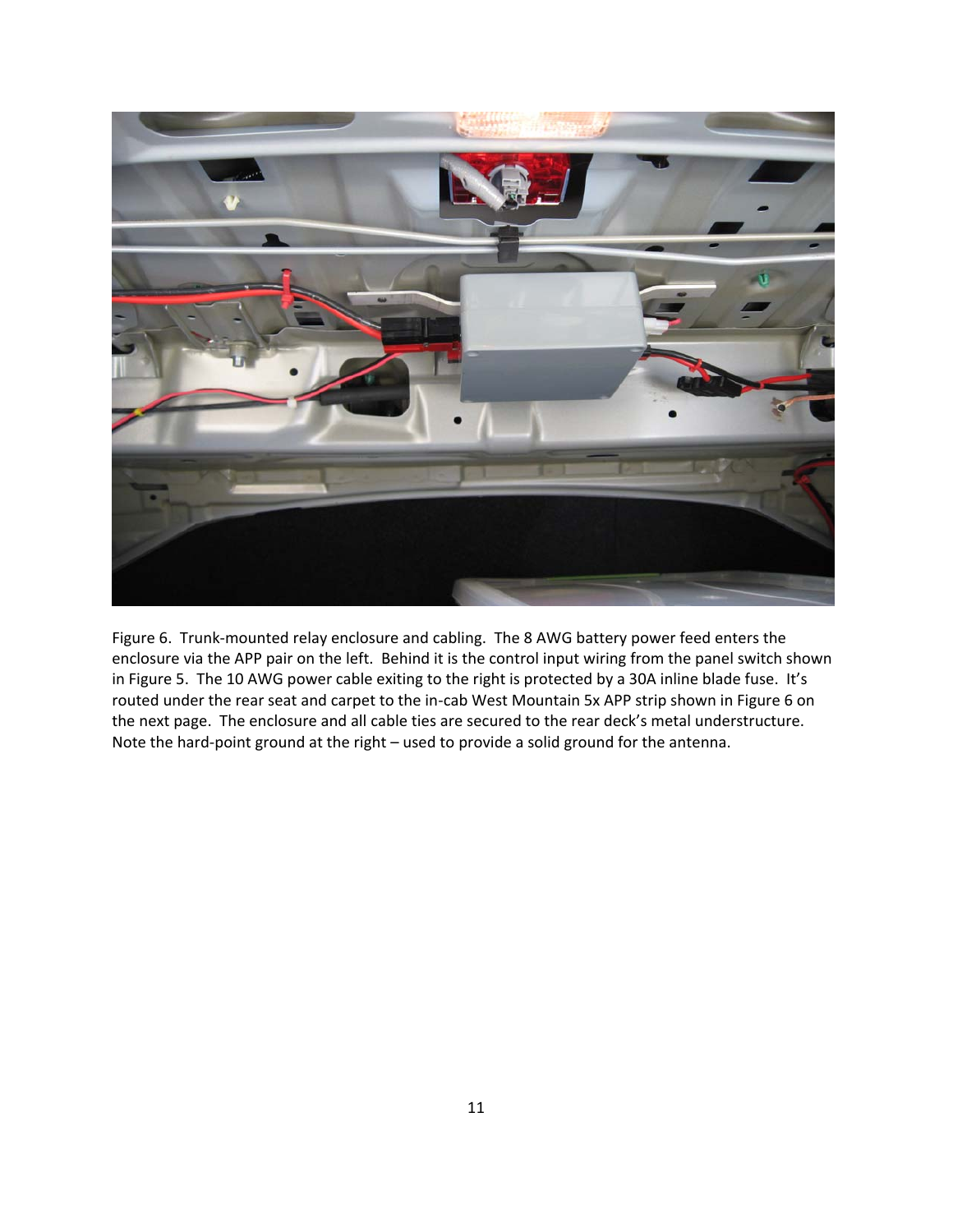

Figure 7. West Mountain APP strip feeding the KX3 and other radios. The KX3's DC power is fed through the DC‐DC converter shown above the APP strip. The 10 AWG power feed from the trunk‐mounted relay enclosure is visible on the left. The 10 AWG is fished from the front edge of the rear seat under the carpet to its exit point about six inches to the left of the APP strip (under the passenger seat). An upholstery "hook knife" was used to slit the carpet and liner to allow the cable an exit. The ground used at this location is one of the passenger seat bolts. The input is fused at 10A, which will be changed to 30A when the two empty circuits are populated (future planning).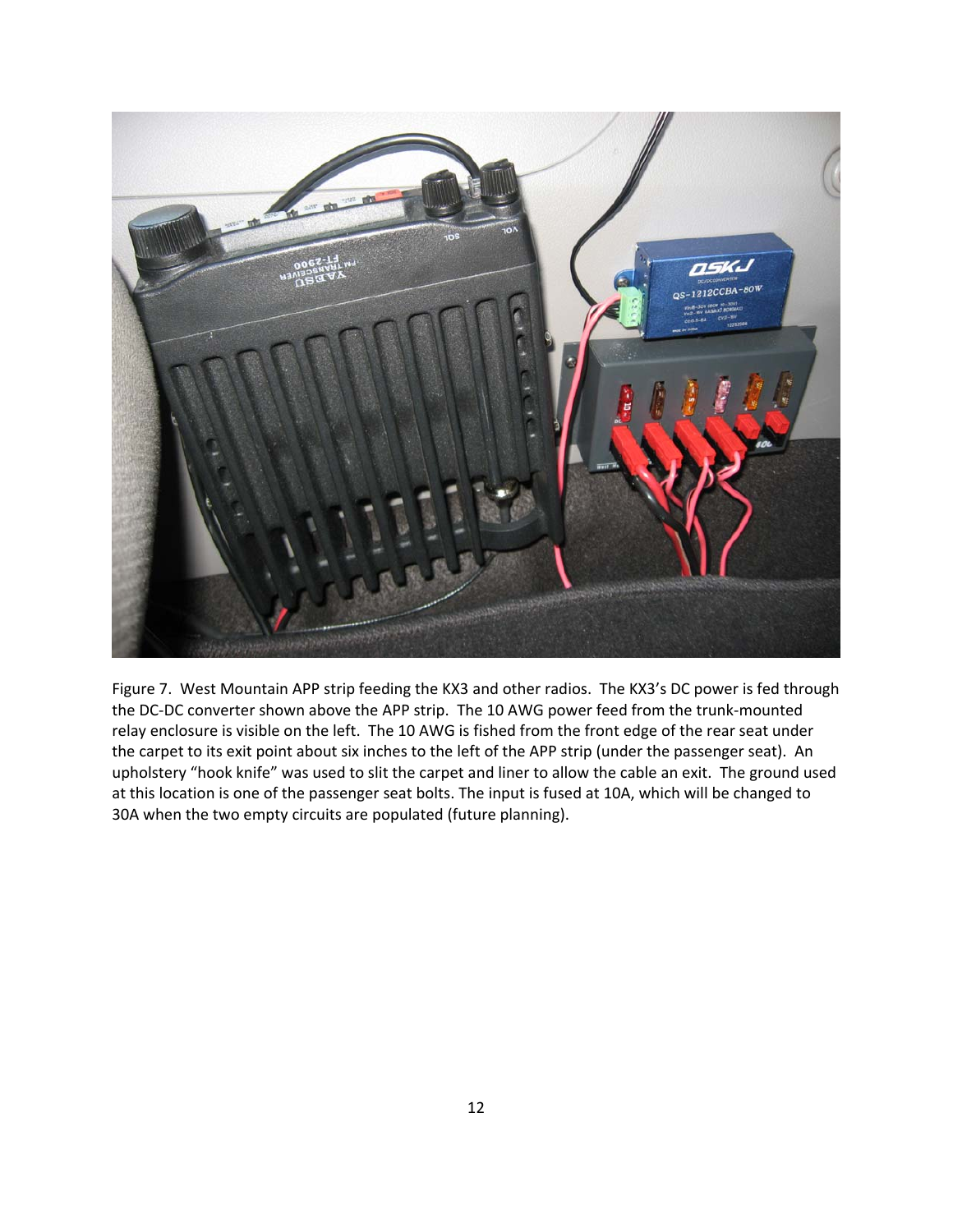

Figure 8. Engine compartment, 8 AWG battery cabling, and 40A inline fuse in fuse holder (upper right). The Motorola fuse holder is waterproof. Unseen in this photo, there is a short length of 5/16" fuel hose slipped over the cable jacket to the right of the fuse holder, to protect it as it traverses several sharp metal edges (weld points).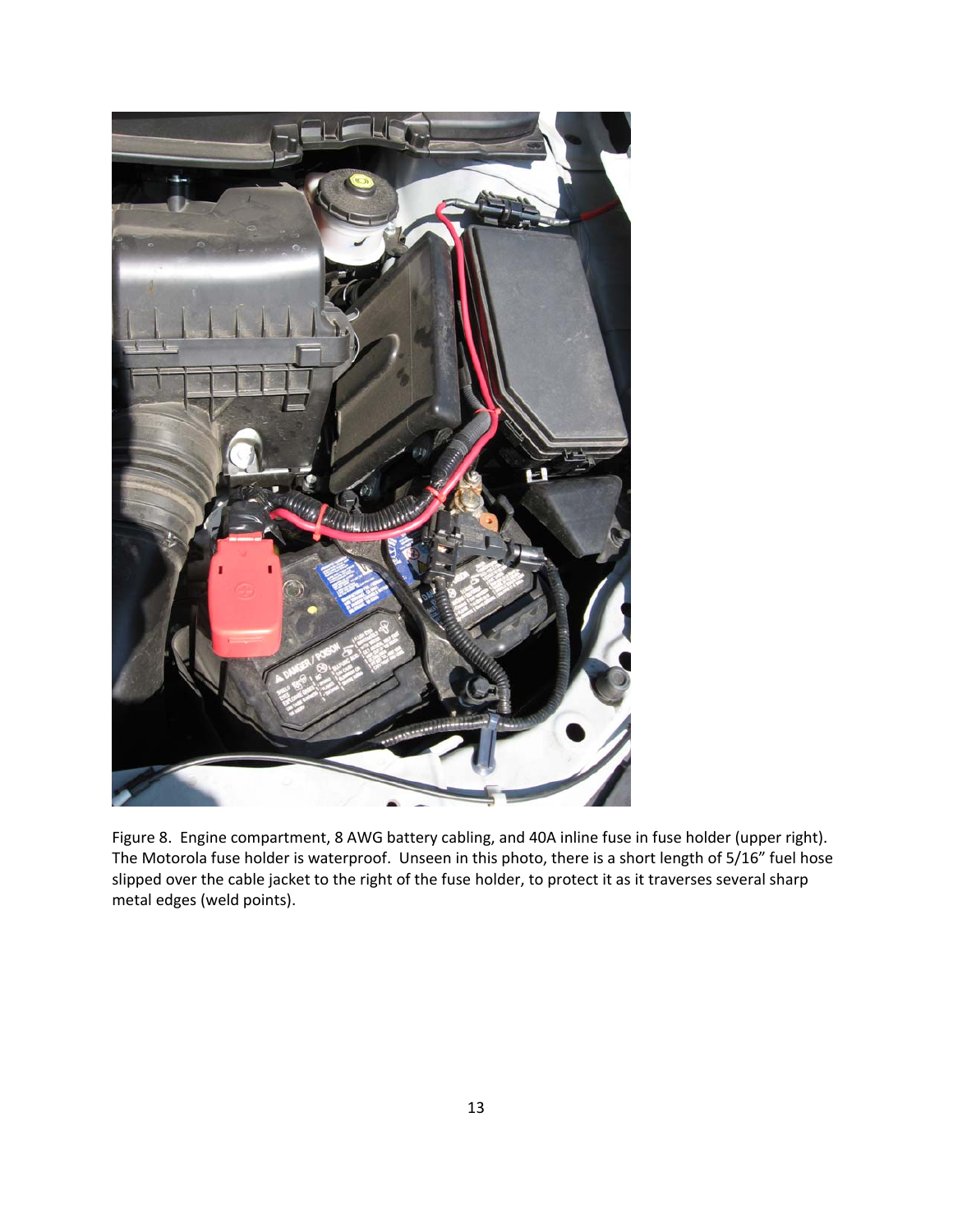### Speaker Output

The KX3's PHONES socket is a stereo 3.5mm type. If your vehicle has a 3.5mm AUX input, you can buy a patch cable to bring the KX3's PHONES audio to your car's audio system. Elecraft sells a nice right‐angle 3.5mm cable for this purpose, and they also have a kit of four cables available for a complete PC‐sound and control connection (SKUs E980230 and KX3‐PCKT, respectively). The Elecraft cables work very well for KX3 mobile sound connections because of the right-angle connector at the KX3. They're high quality cables, not generally what you would find at Radio Shack, Best Buy, or Target.

It's best to isolate the KX3 output with a 1:1 600ohm or lower transformer. This will help prevent audio artifacts from being heard at high volume, and avoids ground loops (Pin 1 problems).

If your vehicle doesn't have an AUX audio input, there are kits available for retrofitting older car audio. Most of these use the CD Changer input. If you want separate powered speakers, there are dozens of choices but make sure you can fit them in the interior, and that they're securely mounted.

### Antenna Installation

Figures 9 and 10, on the next page, show one possibility for a mobile HF antenna. I'm using this on my Honda Civic regularly. The antenna shown in Figure 9 shows a Hustler single‐bander for 40m, using the short 22" mast and a base spring at the resonator mount point. This is an inexpensive type of mobile antenna, and not incredibly efficient, but it does work. I've had 60 or 70 SSB contacts while mobile, and about 200 CW contacts while stationary using the Hustler as shown.

The tripod mount configuration shown in Figures 9 and 10 is extremely robust. The main mount and feed point is at the rear lip of the trunk lid. Two Comet RS480 5/8" trunk mounts are used at the forward lip for longitudinal and lateral stability. I've been able to use the largest Hustler resonators, and even a home-brew 100W resonator that I hand-built for a 5 MHz MARS frequency. The two forward legs of the tripod are made of 3/8" fiberglass rod acquired from Granger. The mast brackets are made from scrap aluminum found around my shop. Level adjustment is via the two 3/8‐24 coupling nuts near the front attach points. Metal and fiberglass are held together at both ends of each forward leg, using twopart epoxy. Heat shrink tubing is used to hide the ugly part of each metal-fiberglass junction.

Hints:

- ‐ If you're stationary, lay out a couple of quarter wave radials and attach them to the vehicle chassis. Fan them out to the sides from the rear of the vehicle. This really helps with efficiency and gets a bigger signal on the air. QRP mobile isn't really a good combination with small antennas and no substantial counterpoise. The vehicle chassis doesn't really help much as a counterpoise, unless the vehicle is RV‐sized. Putting out radials will *always* improve your radiated signal.
- Use higher power levels. The KXPA100/KXAT100 will help with this.
- The part of the antenna mount that is mechanically attached to the vehicle should be electrically *grounded* to a hard point on the vehicle's body. Don't depend on a trunk lid, and its attachment via hinges to the rear deck, to be a reliable ground. Use some coax braid from the mount base and route it along the trunk frame using cable ties as needed. There's usually a good attach point right on the body metal near the inner part of the trunk hinge. If you examine Figure 6 closely, there is a good hard attach point shown at the far right.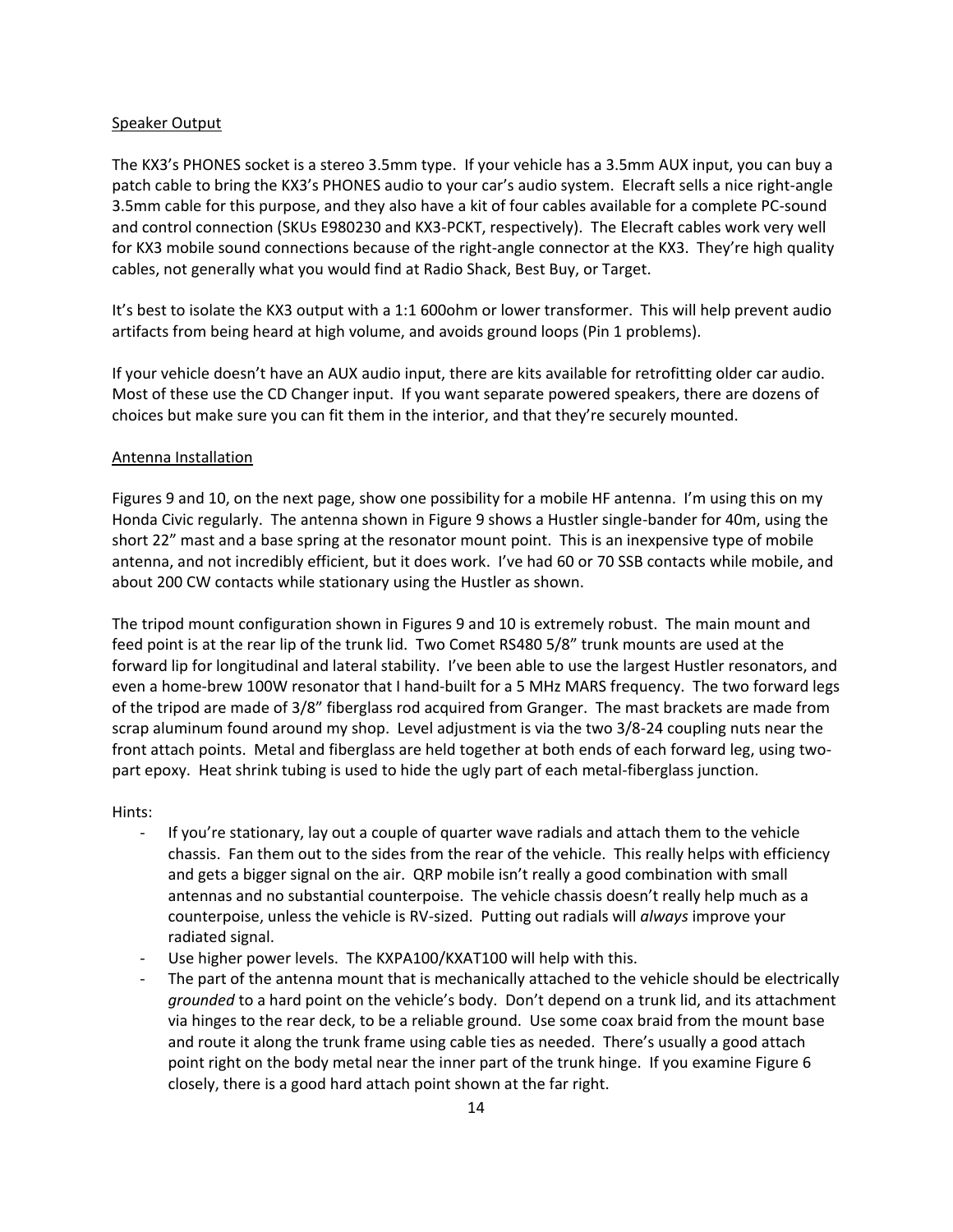There are probably dozens of more electrically efficient mobile antennas to choose from. My favorite is the HiQ, but it's not a very comfortable fit for a small car like a Civic.





Figure 10. Detail shot of the tripod mount and the Hustler short mast.

Figure 9. Trunk lip‐mounted Hustler short mast with a 40m resonator attached.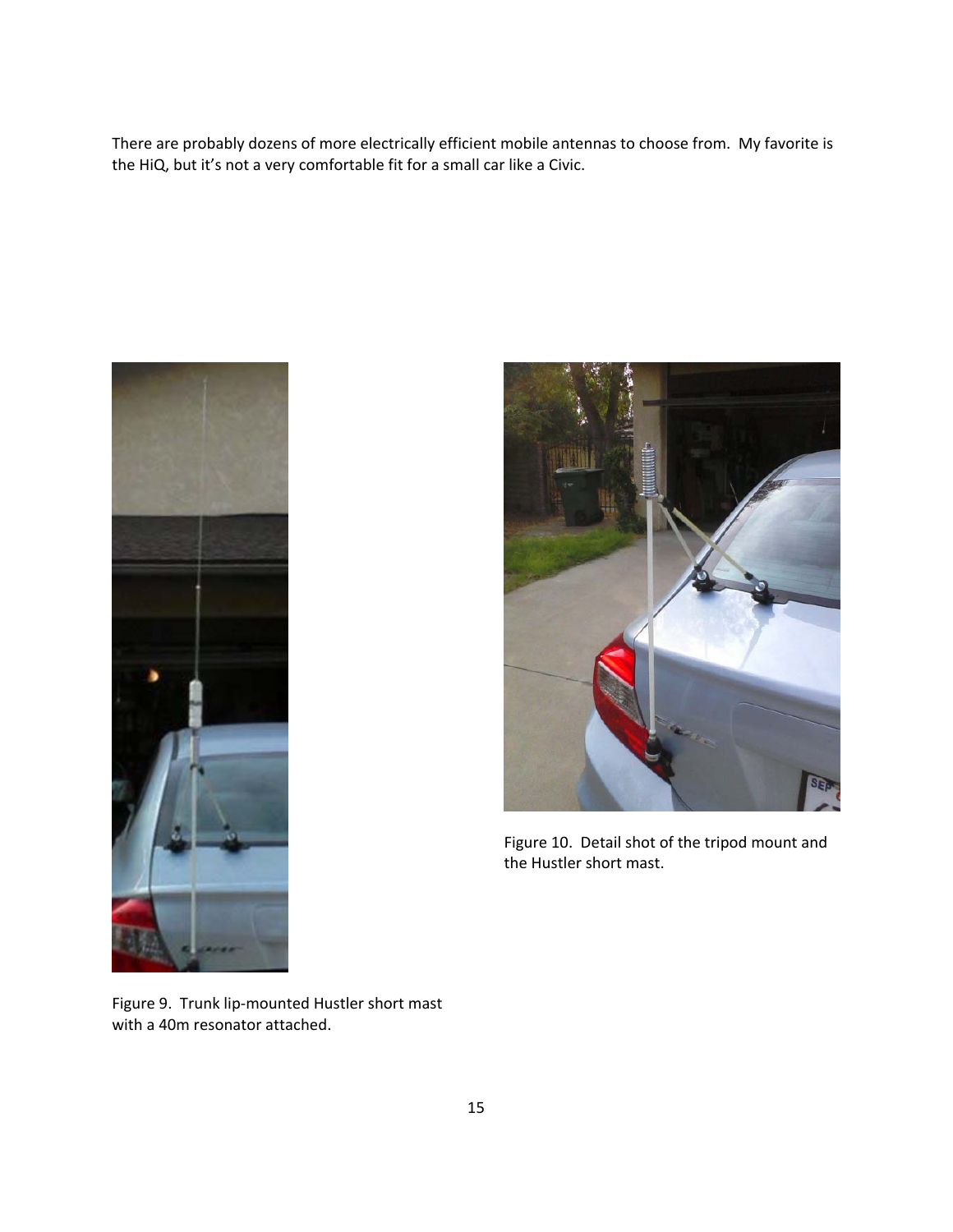# Operating Tips

Though the KX3 is an excellent mobile platform, there are a few hints that may assist operators. Some of these are described below. As emphasized elsewhere in this Guide, safety is a primary consideration.

While you're stationary, put in the settings you'll use while driving. Adjust the AF and RF GAIN levels, and set the BAND and VFO A / B up near the frequency you intend to use. Turn the PREAMP on or off as needed, and set the Noise Blanker on to kill ignition and other radiated noise. Make sure all the KX3 cabling is in place, and that the rig is secured in its mount. Set the MODE as desired.

- While driving, use the UP / DN buttons on the MH3 mic for frequency changes, rather than twisting the VFO A knob. Avoid "frobbing" the VFO except as needed for fine tuning. The mental feedback loop between turning the VFO knob and watching the display is potentially a 100% distraction from driving. However, you will need to make fine adjustments once in a while. Instead of watching the display, listen to the signal instead, as you adjust the VFO.
- Unless you're a seasoned CW op, stick to voice modes while driving. CW using the KXPD3 (attached to the KX3) is not recommended while mobile. If CW is *your mode*, you'll likely want to remote‐mount a key or paddle in a comfortable position, but probably away from the KX3.
- Use the SCAN function instead of "roving" via VFO A. This requires that a memory with A and B frequencies be recalled before scanning. You may want to set up specific memories for mobile operation just for this purpose. You can use the MH3 microphone's UP and DN switches to halt a scan in progress. The KX3 will scan manually if you use the mic switches ‐ either tap or hold.
- ‐ If you're driving in the city, the KX3 could experience various signal degradations and obstructions. Sources are buildings and other large objects like bridges, fence lines, high‐voltage transmission lines, etc. These are unavoidable, and are part of the mobile operator's "landscape".
- ‐ If you're operating mobile in the countryside, you may notice several types of RFI. Sources include: power lines and utility equipment, street lighting, diesel fuel injectors, ignition noise, etc. The KX3's Noise Blanker is *very* effective in eliminating these.
- ‐ Set up PF1 and PF2 for frequently‐used MENU functions. For example, PF1 can be set up to toggle the backlight on/off, and PF2 set up for DUAL RX on/off. Don't put yourself in a position, while driving, of needing to access MENU functions at all.